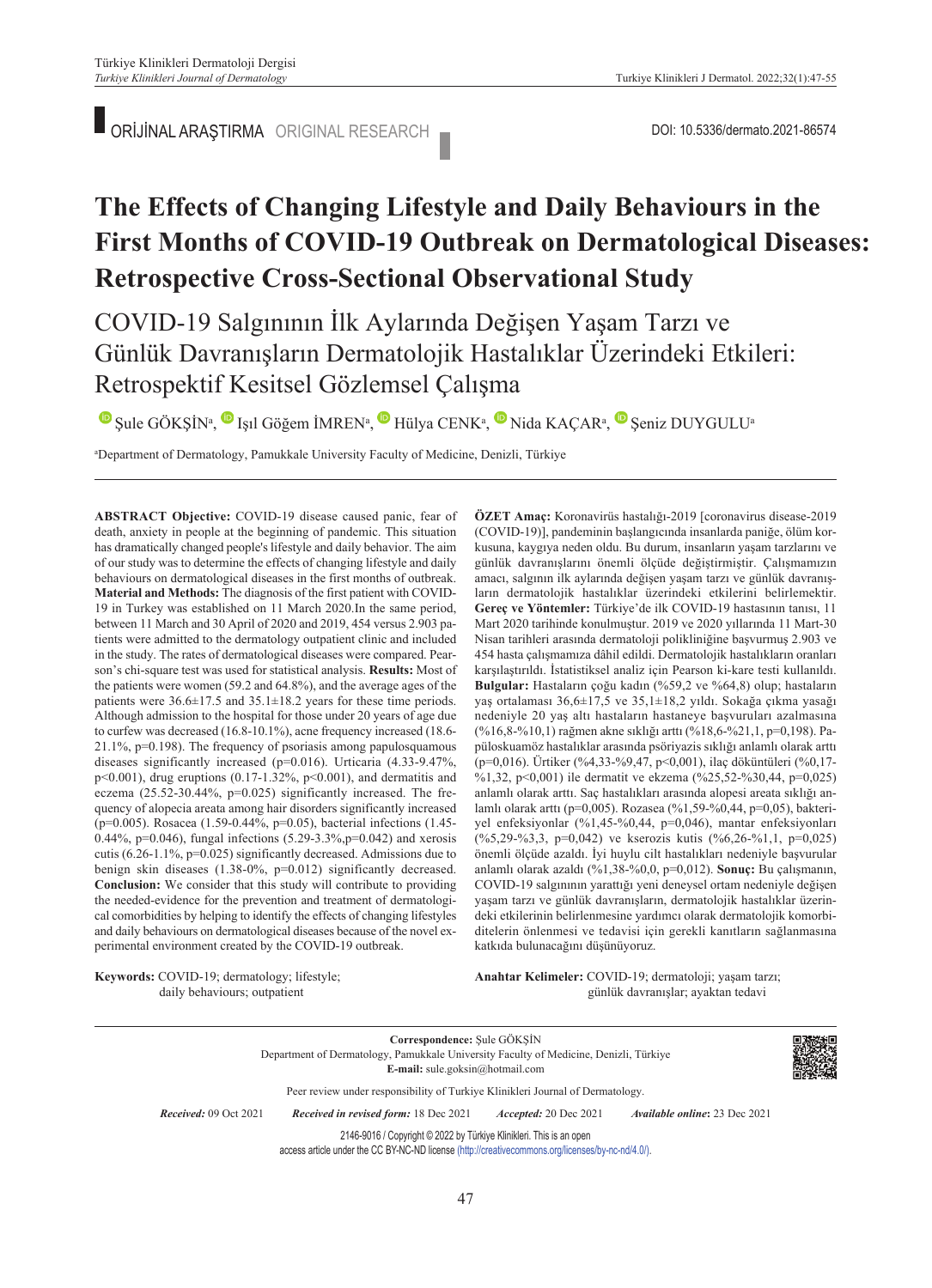Şule GÖKŞİN et al. Turkiye Klinikleri J Dermatol. 2022;32(1):47-55

The pathogen of the coronavirus disease-2019 (COVID-19) causing the pandemic is a new virus called severe acute respiratory syndrome-coronavirus-2. It is a disease that can be easily transmitted from person to person through droplets and can be fatal. It is a serious health problem that has caused severe economic and social problems worldwide and threatens today and future of humanity.

The first COVID-19 case in our country was diagnosed on 11 March 2020. Thereafter, along with the increase in the number of cases and deaths, all schools were closed, "stay-at-home" calls for entire weekends and public holidays were made, and intercity travel was restricted. A curfew was applied for people under age 20 and above age 65, and sometimes during certain periods for all people.

The pandemic board created by the Ministry of Health has provided significant information about the importance of using masks and complying with hygiene and social distancing rules to prevent contamination and protect against the disease. In this way, the spread of the disease and possible morbidity and mortality were largely prevented.

This new lifestyle created to prevent contamination has caused the skin to be exposed to excessive hygiene products, people to have less contact with the outside environment, and people to stay indoors at home and to have a sedentary life. In addition, to strengthen the immune system and prevent disease, people created new forms of nutrition, took food supplements and increased medication use.

The panic, fear of death, anxiety, and staying at home caused by this disease, which covers the whole country, have led to intense pressure on people. This has also increased alcohol and cigarette use for some people.

Some skin disorders are potentially affected by stress, changing lifestyle and daily behaviours that may influence the prevalence of these diseases.<sup>1-5</sup>

For some dermatological diseases, current treatments ensure only temporary remission or symptomatic relief. Therefore, to determine of replaceable lifestyle and daily behaviours for a healthier life may help reduce the loading of these diseases. Good identification of the changing lifestyle and daily behaviours affecting skin diseases can also positively contribute to the prevention and treatment of some dermatological diseases.

With this study, we tried to determine the effects of changing lifestyle and daily behaviours on dermatological diseases in the first months of COVID-19 outbreak by comparing the incidence of dermatological diseases in patients admitted to the outpatient clinic in the same periods of 2019 and 2020.

### MATERIAL AND METHODS

### **Patients Population**

In this study, the records of patients who were admitted to the dermatology outpatient clinic of a university hospital between 11 March and 30 April 2020 during the COVID-19 outbreak and in the same period in 2019 were retrospectively assessed. All patients admitted to the dermatology outpatient clinic in these periods were included in this study.

### **Study Design and Ethical Approvals**

Approval of the Pamukkale University Non-interventional Clinical Research Ethics Committee was taken for this single-centre, cross-sectional retrospective study (Decision No: 60116787-020/34308, Date: 11 June 2020). At first, application was performed to the Ministry of Health Scientific Research Platform at the beginning of the study (Application No: 2020-05-22T10-32-38). This study was conducted in accordance with the principles of the Declaration of Helsinki.

### **Disease Diagnosis and Classification**

The diagnosis of dermatological diseases was established based on anamnesis and patients' clinical signs. Laboratory and histopathological examinations were performed when needed to establish the diagnosis. Dermatological diseases were classified according to the International Classification of Diseases.

### STATISTICAL ANALYSIS

While the rates of the disease groups were compared with each other according to the number of admissions, subgroup diseases were compared according to their ratio within the disease group.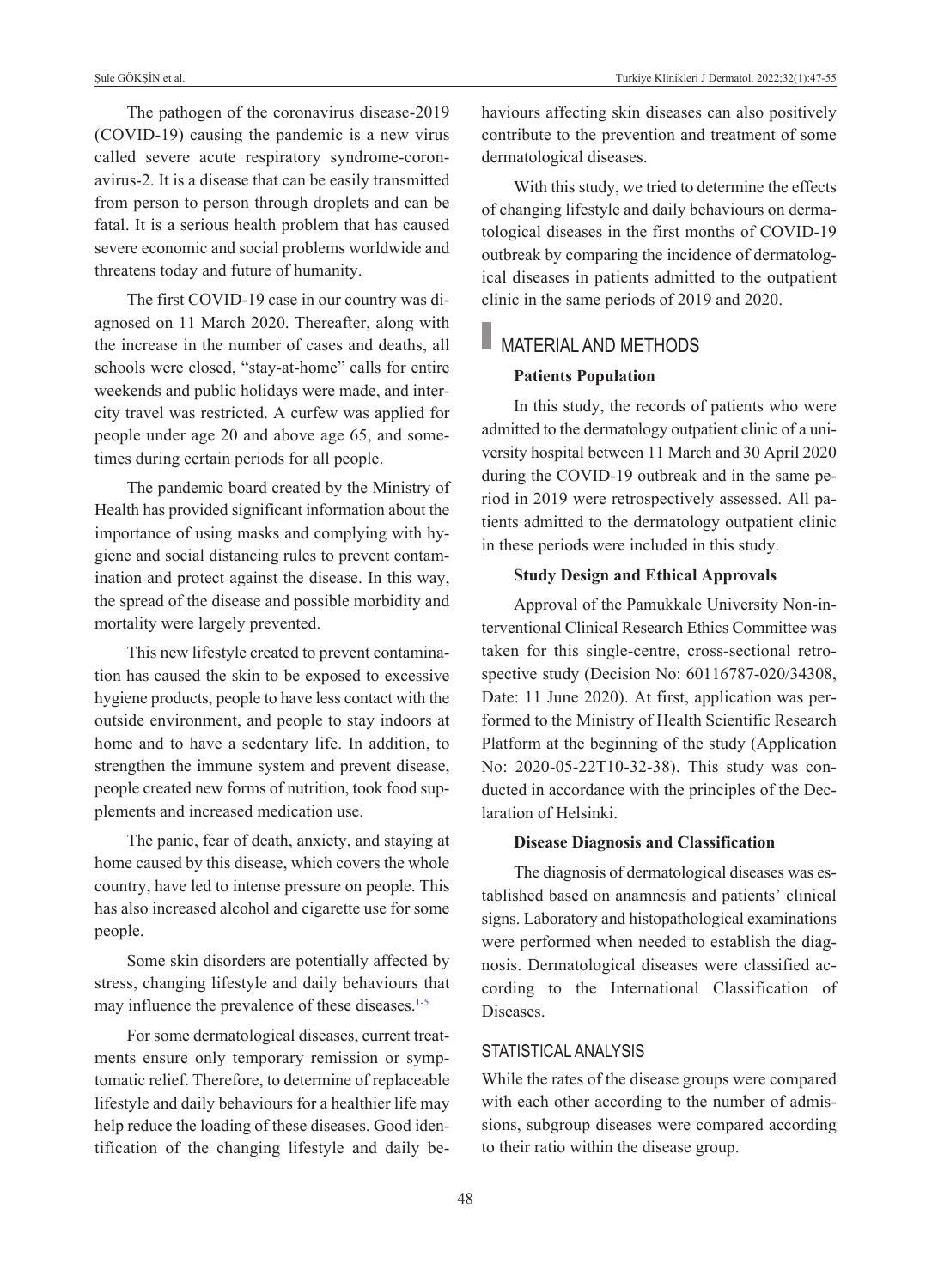SPSS version 20.0 (SPSS Inc., Chicago, IL., USA) was used for statistical analysis. Pearson's chisquare and Fisher's exact tests were used to compare the disease rates. A p value of  $\leq 0.05$  was accepted as statistically significant.

# RESULTS

In the first 6 weeks of the pandemic, the number of patients who applied to the dermatology outpatient clinic decreased significantly compared to the same period in 2019 (from 2,903 to 454 patients). The majority of these patients were women (64.8% in 2019 and 59.2% in 2020).

Detailed data on age ranges, the number of patients and other characteristics for each group are presented in [Table 1](#page-2-0) and [Table 2.](#page-2-1)

Although the rate of admissions to the hospital for those under 20 years of age due to the curfew decreased (16.8% to 10.1%), acne frequency increased  $(18.6\% \text{ to } 21.1\%, \text{p=0.198}).$ 

Admissions due to rosacea decreased from 1.59% to 0.44% ( $p=0.05$ ).

Fungal (from 5.29% to 3.3%, p=0.042) and bacterial (from  $1.45\%$  to  $0.44\%$ ,  $p=0.046$ ) infections significantly decreased.

The frequency of psoriasis among papulosquamous diseases increased significantly (p=0.016).

There was no significant change in admissions for connective tissue diseases.

Admissions due to urticaria and drug eruptions increased considerably (p<0.001 for both).

Admissions due to alopecia areata increased significantly (p=0.005).

While the rate of patients presenting with malignant skin diseases did not change, a significant decrease was observed in benign skin diseases  $(p=0.012)$ .

The rate of patients with xerosis cutis decreased significantly (from  $6.26$  to  $1.1\%$ ,  $p=0.025$ ).

There was a significant increase in admissions due to dermatitis and eczema (from 25.52 to 30.44%, p=0.025).

All detailed knowledge about the numbers and rates for every disease is presented in [Table 3.](#page-3-0)

### <span id="page-2-0"></span>**DISCUSSION**

<span id="page-2-1"></span>Significant changes in lifestyle and daily behaviours, including dietary changes, limited physical activity,

**TABLE 1:** Percentage of females and males, mean age and age ranges of the patients who applied to our dermatology outpatient clinic in the beginning period of the outbreak in 2020 (11 March-30 April 2020).

| Age group | Total (n) | Female, n (%) | Male, n (%) | Mean±SD (Age)     | Minimum-maximum (Age) | $\%$  |  |
|-----------|-----------|---------------|-------------|-------------------|-----------------------|-------|--|
| $20$      | 46        | 33(71.7)      | 13(28.3)    | $14.96 + 4.34$    | $2 - 19$              | 10.13 |  |
| $(20-65)$ | 366       | 216(59.1)     | 150 (40.9)  | $35.42 \pm 13.08$ | 20-64                 | 80.61 |  |
| >65       | 42        | 20(47.6)      | 22(52.4)    | $71.57 + 7.21$    | 65-92                 | 9.25  |  |
| Total     | 454       | 269 (59.2)    | 185 (40.8)  | $36.62 \pm 17.54$ | $2 - 92$              | 100   |  |

SD: Standard deviation.

| <b>TABLE 2:</b> Percentage of females and males, mean age and age ranges of the patients who applied to our dermatology<br>outpatient clinic in the same time range in 2019 (11 March-30 April 2019). |           |               |               |                   |                       |      |  |  |
|-------------------------------------------------------------------------------------------------------------------------------------------------------------------------------------------------------|-----------|---------------|---------------|-------------------|-----------------------|------|--|--|
| Age group                                                                                                                                                                                             | Total (n) | Female, n (%) | Male, $n$ $%$ | Mean±SD (Age)     | Minimum-maximum (Age) | %    |  |  |
| < 20                                                                                                                                                                                                  | 489       | 313(64)       | 176 (36)      | $13.82 + 5.68$    | $0 - 19$              | 16.8 |  |  |
| $(20-65)$                                                                                                                                                                                             | 2.126     | 1,425 (67.02) | 701 (32.8)    | $35.03 \pm 13.94$ | 20-64                 | 73.3 |  |  |
| >65                                                                                                                                                                                                   | 288       | 144 (50)      | 144(50)       | $71.59 \pm 6.16$  | 65-96                 | 9.9  |  |  |
| Total                                                                                                                                                                                                 | 2.903     | 1,882 (64.8)  | 1,021 (35.2)  | $35.07 \pm 18.21$ | $0 - 96$              | 100  |  |  |

SD: Standard deviation.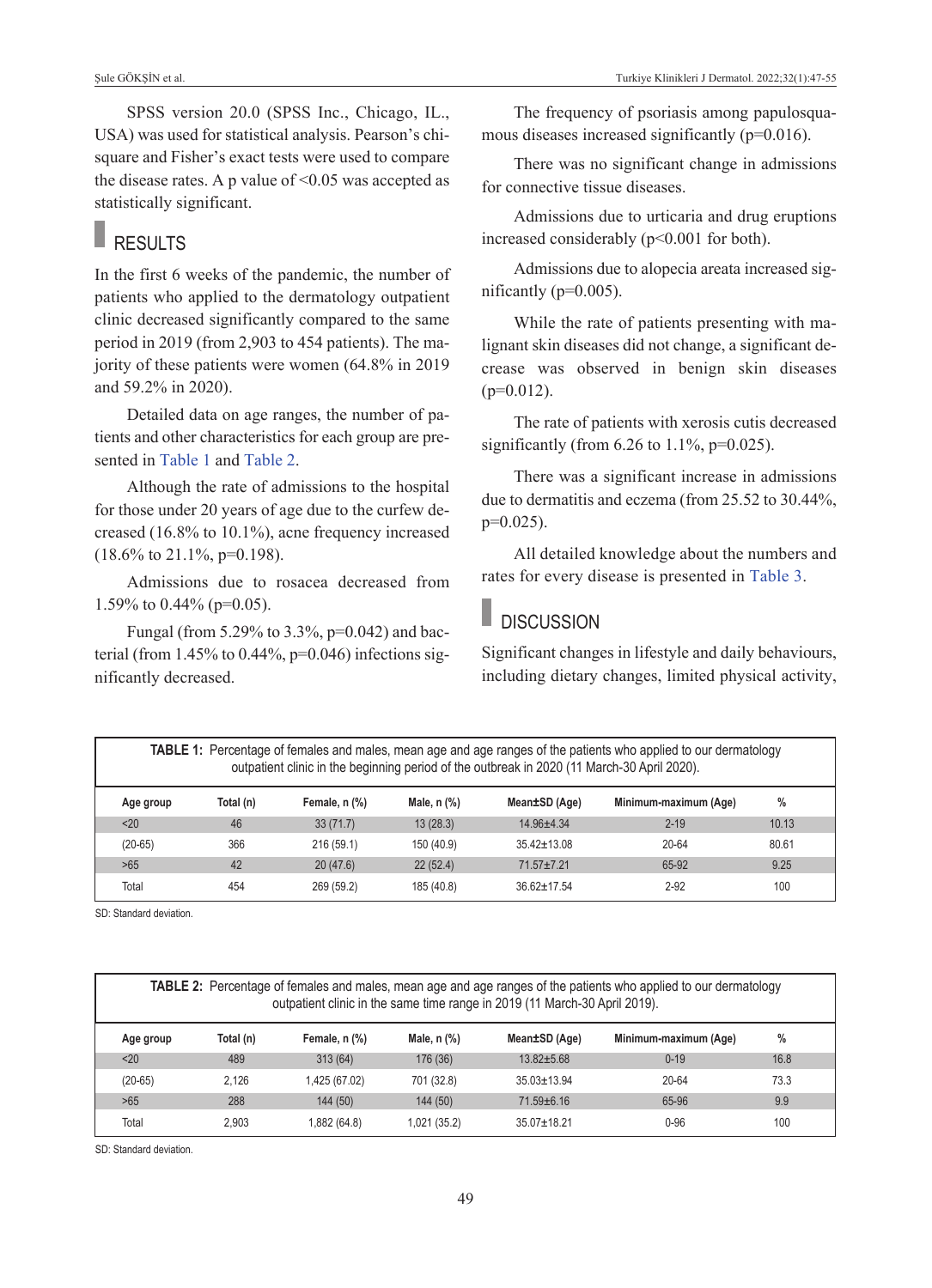<span id="page-3-0"></span>**TABLE 3:** The numbers, rates, frequencies and statistical differences in the skin diseases in the patients who applied to the dermatology outpatient clinic at the beginning of the outbreak in 2020 and in the same time range in 2019.

|                                           | 2020           |                   |              |             | 2019              |       |            |                        |  |
|-------------------------------------------|----------------|-------------------|--------------|-------------|-------------------|-------|------------|------------------------|--|
|                                           |                | 11 March-30 April |              |             | 11 March-30 April |       |            | p value                |  |
| Diagnosis                                 | n              |                   | $\%$         | $\mathsf n$ |                   | $\%$  |            |                        |  |
|                                           |                | 454               | 100          |             | 2,903             | 100   |            |                        |  |
| Acne                                      | 96             |                   | 21.1         | 540         |                   | 18.67 | 0.198      |                        |  |
| Rosacea                                   | $\overline{2}$ |                   | 0.44         | 46          |                   | 1.59  | $0.05*$    |                        |  |
| Fungal infections                         | 15             |                   | 3.3          | 153         |                   | 5.29  | $0.042*$   |                        |  |
| Viral infections                          | 22             |                   | 4.84         | 155         |                   | 5.36  | 0.662      |                        |  |
| Warts                                     |                | 18                |              |             | 113               |       |            | 0.372                  |  |
| Herpes                                    |                | $\overline{2}$    |              |             | 21                |       |            | 0.561                  |  |
| Zona                                      |                | $\overline{2}$    |              |             | 15                |       |            | 0.930                  |  |
| Molluscum                                 |                | $\overline{2}$    |              |             | 4                 |       |            | 0.446                  |  |
| Others                                    |                | $\pmb{0}$         |              |             | $\overline{2}$    |       |            | 0.592                  |  |
| <b>Bacterial infections</b>               | $\overline{2}$ |                   | 0.44         | 42          |                   | 1.45  | $0.046*$   |                        |  |
| Parasitic infections                      | 1              |                   | 0.22         | 16          |                   | 0.55  | 0.356      |                        |  |
| Vesiculobullous diseases                  | $6\phantom{1}$ |                   | 1.32         | 47          |                   | 1.62  | 0.636      |                        |  |
| Pemphigus vulgaris                        |                | $\overline{4}$    |              |             | 37                |       |            | 0.506                  |  |
| Bullous pemphigoid                        |                | $\overline{1}$    |              |             | $\overline{9}$    |       |            | 0.884                  |  |
| Epidermolysis bullosa simplex             |                | $\mathbf{1}$      |              |             | $\mathbf{1}$      |       |            | 0.078                  |  |
| Papulosquamous diseases                   | 43             |                   | 9.47         | 217         |                   | 7.5   | 0.139      |                        |  |
| Psoriasis                                 |                | 41                |              |             | 174               |       |            | $0.016*$               |  |
| Lichen planus                             |                | $\mathbf{1}$      |              |             | 35                |       |            | $0.017*$               |  |
| Pityriasis rosea                          |                | $\mathbf{1}$      |              |             | 5                 |       |            | $0.049*$               |  |
| Others                                    |                | $\mathbf 0$       |              |             | 3                 |       |            | 0.438                  |  |
| Connective tissue diseases                | 5              |                   | $\mathbf{1}$ | 26          |                   | 0.89  | 0.670      |                        |  |
| Discoid and systemic lupus erythematosus  |                | $\mathbf{1}$      |              |             | $\bf 8$           |       |            | 0.627                  |  |
| Morphea/scleroderma                       |                | 1                 |              |             | $\overline{7}$    |       |            | 0.746                  |  |
| Granuloma annulare                        |                | $\overline{1}$    |              |             | 3                 |       |            | 0.605                  |  |
| Sarcoidosis                               |                | 1                 |              |             | $\mathbf{1}$      |       |            | 0.178                  |  |
| Panniculitis                              |                | $\mathbf 1$       |              |             | 5                 |       |            | 0.968                  |  |
| <b>Others</b>                             |                | $\mathbf{0}$      |              |             | $\overline{2}$    |       |            | 0.521                  |  |
| Vitiligo                                  | 1              |                   | 0.22         | 20          |                   | 0.69  | 0.239      |                        |  |
| Urticaria                                 | 43             |                   | 9.47         | 126         |                   | 4.33  | $< 0.001*$ |                        |  |
| Drug eruptions                            | 6              |                   | 1.32         | 5           |                   | 0.17  | $< 0.001*$ |                        |  |
| Hair disorders                            | $10$           |                   | 2.2          | 88          |                   | 3.01  | 0.329      |                        |  |
| Alopecia areata                           |                | $\bf 8$           |              |             | $30\,$            |       |            | $0.005*$               |  |
| Telogen effluvium                         |                | $\overline{2}$    |              |             | $38\,$            |       |            | 0.158                  |  |
| Androgenic alopecia                       |                | $\pmb{0}$         |              |             | 18                |       |            | 0.113                  |  |
| Others                                    |                | $\pmb{0}$         |              |             | $\overline{2}$    |       |            | 0.630                  |  |
| Ingrown toe nail                          | $\overline{2}$ |                   | 0.44         | 8           |                   | 0.27  | 0.651      |                        |  |
| Other nail diseases                       | 0              |                   |              | 5           |                   | 0.17  | 0.376      |                        |  |
| Skin lymphomas                            | $\overline{3}$ |                   | 0.66         | 11          |                   | 0.38  | 0.313      |                        |  |
| Malign neoplasms and premalignant lesions | 17             |                   | 3.74         | 158         |                   | 5.43  | 0.130      |                        |  |
| Actinic keratoses                         |                | 12                |              |             | 128               |       |            |                        |  |
| Squamous cell carcinoma                   |                | $\overline{2}$    |              |             | 8                 |       |            |                        |  |
| Basal cell carcinoma                      |                | $\mathbf{1}$      |              |             | $16\,$            |       |            |                        |  |
| Malignant melanoma                        |                | $\overline{2}$    |              |             | 3                 |       |            |                        |  |
| Others                                    |                | $\pmb{0}$         |              |             | 3                 |       |            | Continue $\rightarrow$ |  |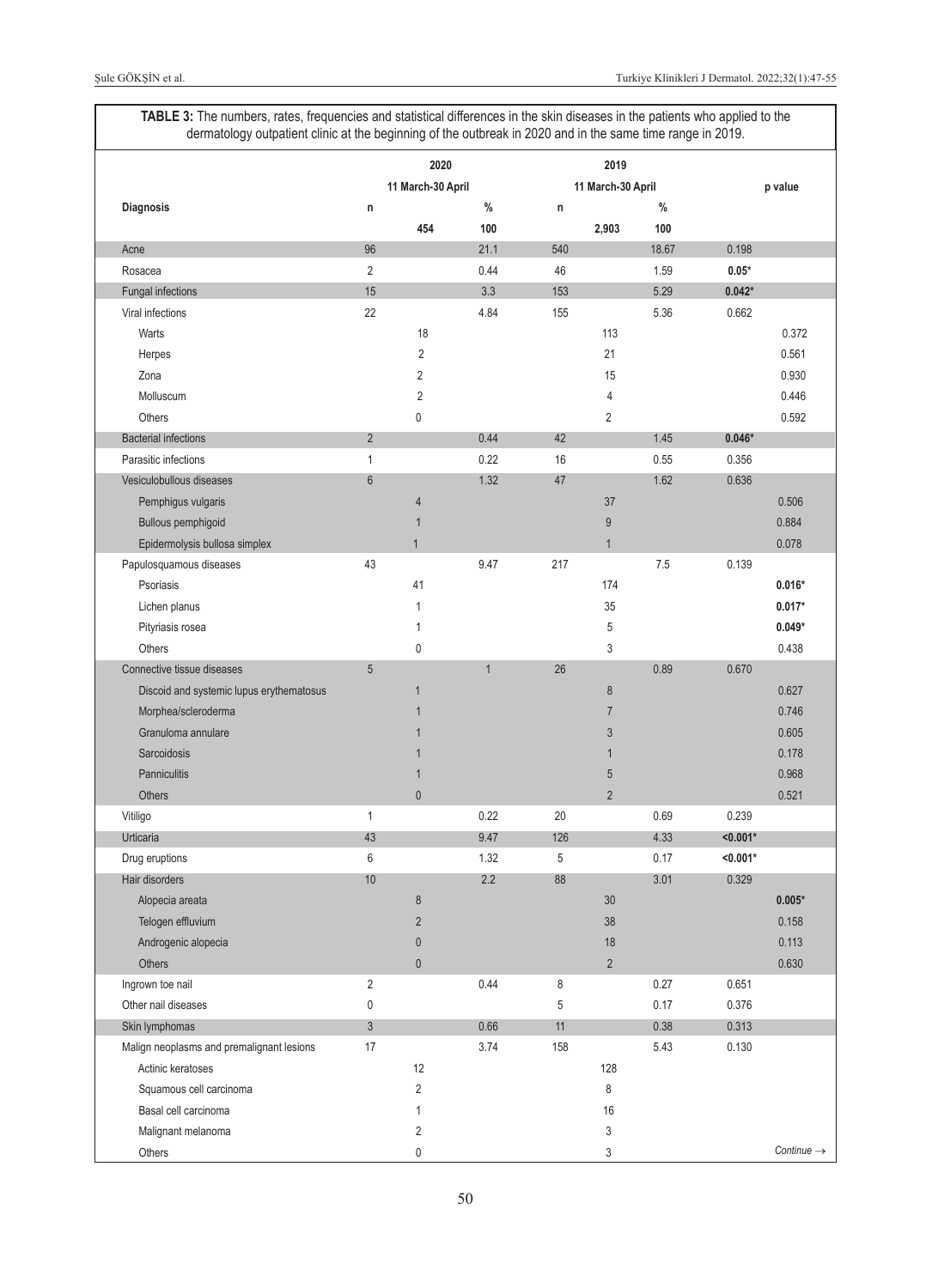| dermatology outpatient clinic at the beginning of the outbreak in 2020 and in the same time range in 2019 (continued). |                           |                           |                |               |            |  |  |  |  |
|------------------------------------------------------------------------------------------------------------------------|---------------------------|---------------------------|----------------|---------------|------------|--|--|--|--|
|                                                                                                                        | 2020<br>11 March-30 April | 2019<br>11 March-30 April |                |               |            |  |  |  |  |
| Diagnosis                                                                                                              | n                         | $\frac{0}{0}$             | n              | $\frac{0}{0}$ | p value    |  |  |  |  |
| Benign neoplasms                                                                                                       | $\mathbf{0}$              | $\mathbf{0}$              | 40             | 1.38          | $0.012*$   |  |  |  |  |
| Skin tag                                                                                                               |                           |                           | 17             |               |            |  |  |  |  |
| Melanocytic nevi                                                                                                       |                           |                           | 33             |               |            |  |  |  |  |
| Genodermatoses                                                                                                         | $\overline{2}$            | 0.44                      | 3              | 0.1           | 0.083      |  |  |  |  |
| Neurofibromatosis                                                                                                      | 0                         |                           | $\overline{2}$ |               |            |  |  |  |  |
| Tuberous sclerosis                                                                                                     |                           |                           |                |               |            |  |  |  |  |
| Xeroderma pipmentosum                                                                                                  | 1                         |                           | 0              |               |            |  |  |  |  |
| Pruritus                                                                                                               | 35                        | 7.7                       | 279            | 9.6           | 0.196      |  |  |  |  |
| Xerosis cutis                                                                                                          | 5                         | 1.1                       | 181            | 6.26          | $< 0.001*$ |  |  |  |  |
| Dermatitis and eczema <sup>t</sup>                                                                                     | 139                       | 30.6                      | 738            | 25.4          | $0.025*$   |  |  |  |  |
| Atopic dermatitis                                                                                                      | 20                        |                           | 89             |               | 0.596      |  |  |  |  |
| Seborrhoeic dermatitis                                                                                                 | 20                        |                           | 87             |               | 0.275      |  |  |  |  |
| <b>Contact dermatitis</b>                                                                                              | 56                        |                           | 275            |               | 0.248      |  |  |  |  |
| Lichen simplex chronicus                                                                                               | 13                        |                           | 73             |               | 0.845      |  |  |  |  |
| Numuler eczema                                                                                                         | 15                        |                           | 89             |               | 0.912      |  |  |  |  |
| Other dermatitis                                                                                                       | 15                        |                           | 125            |               | 0.125      |  |  |  |  |
|                                                                                                                        | 454                       | 100                       | 2,903          | 100           |            |  |  |  |  |

**TABLE 3:** The numbers, rates, frequencies and statistical differences in the skin diseases in the patients who applied to the dermatology outpatient clinic at the beginning of the outbreak in 2020 and in the same time range in 2019 (*continued*).

\*Statistically significant; †Group and subgroup analyzes for dermatitis and eczema.

increased indoor time and excessive hygiene, occurred during the pandemic. Some skin disorders have been reported in the literature as closely associated with these changes. Therefore, accurate identification of risk factors and indicators of skin diseases, especially changes in lifestyle and daily behaviours occurring during the COVID-19 outbreak, can provide significant contributions and help to prevent and treat some dermatological diseases. Increased stress and anxiety, intense physical and psychic pressure on people, excessive cigarette and alcohol consumption, and food supplement use can also result in some dermatological diseases.

In this study, we evaluated the possible effects of a new lifestyle, changing behaviours, stress and anxiety caused by COVID-19 on dermatological diseases by associating them with our own results.

This study demonstrated that there were significant decreases in cases in dermatology outpatient clinics during the COVID-19 outbreak from 11 March to 30 April 2020 compared to the same time range in 2019.

There was a significant decrease in admissions to the dermatology outpatient clinic, especially in patients under 20 years of age, because of the curfew in this age group, although the hospital acceptance was not restricted.

There was a considerable increase in the rate of acne in this time period during the outbreak. This can be explained by the fact that people with acne predisposition stayed indoors due to the COVID-19 outbreak, and they were exposed to stress and consumed a carbohydrate-rich diet.<sup>6,7</sup>

During this period, a significant decrease was noted in rosacea disease due to the necessity to stay at home. Patients were protected from ultraviolet light during this period. Ultraviolet light is an important triggering factor for rosacea. This reduction shows how important it is to avoid triggers.<sup>8</sup>

In this period, fungal and bacterial infections decreased significantly, while viral infections were not affected. This result can be explained by the high compliance with hygiene rules that prevent the facil-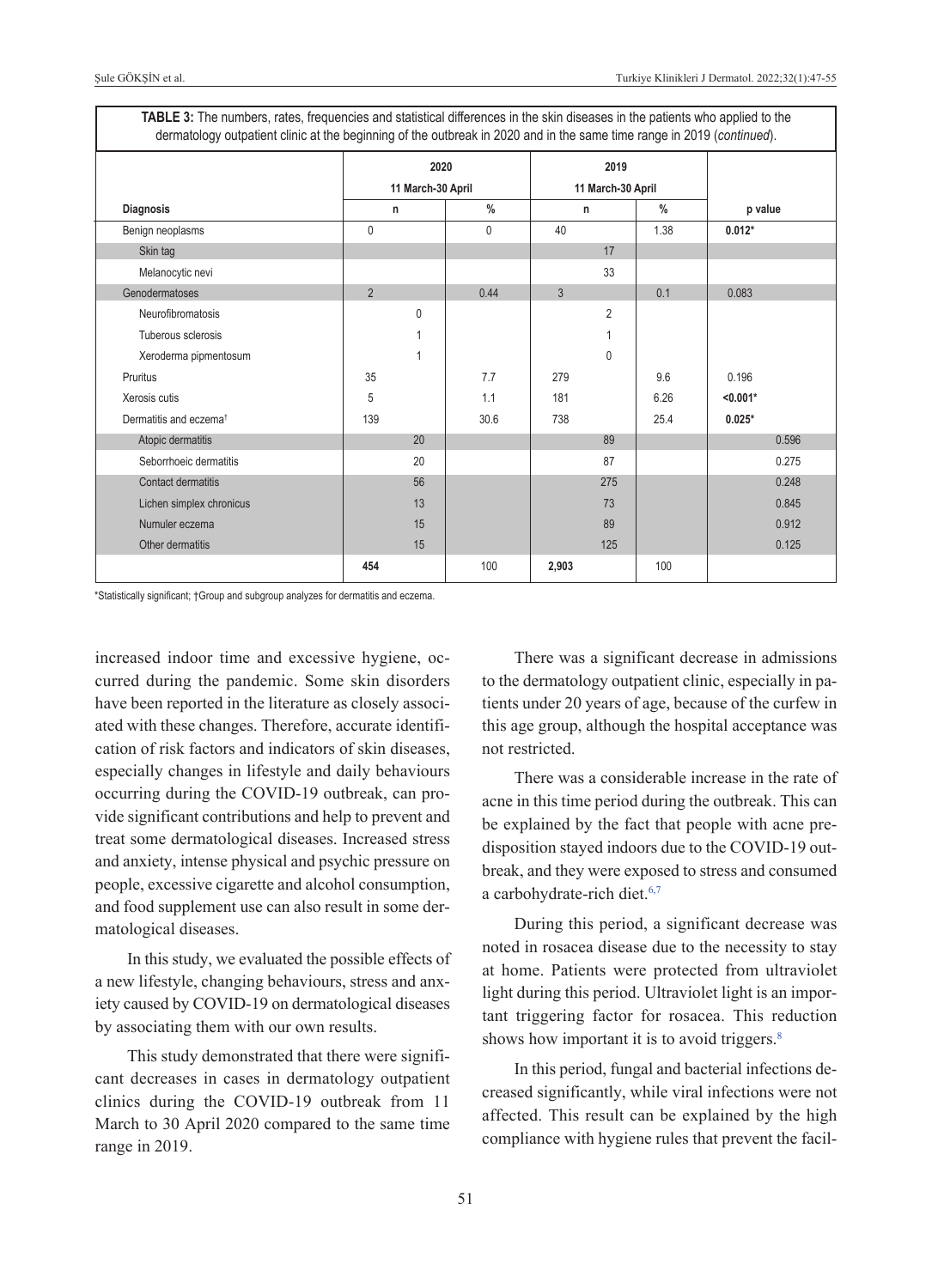itating factors for these infections and the wearing of comfortable, breathable clothes at home that do not sweat. $9,10$ 

In the literature, the importance of triggering factors for bullous diseases, such as pemphigus, is emphasized[.11](#page-8-0) However, there was no change in the number of bullous patients during the outbreak period in this study. This can be explained by the necessity of application to the outpatient clinic of some patients to continue their current treatment (intravenous immunoglobulin, etc.), or it may indicate that longer periods are needed to reveal the effects of outbreaks on these diseases. The long-term COVID-19 effect on these autoimmune diseases may be the subject of another study.

During the outbreak, all people were asked to self-isolation and avoiding from the social interaction to protect from COVID-19. Evidence suggests that obligatory self-isolation due to the current pandemic may lead to depression and post-traumatic stress disorder[.12](#page-8-0) In relation to this situation, papulosquamous diseases, such as psoriasis, in which the significant effect of stress is known, increased.

There is a need for some things to be avoided in the treatment of patients with psoriasis. Time away from outdoor sports, deprivation from ultraviolet light, staying at home, consuming a gluten- and carbohydrate-rich diet, and increased smoking or exposure to cigarette smoke may also have contributed to the exacerbation of psoriasis.<sup>13,14</sup> Some patients may also have given up their immunosuppressive medication of their own initiative due to a fear of contracting COVID-19.

In our study, it was observed that the number of patients who applied to the outpatient clinic due to connective tissue diseases was not affected. However, since it is known that environmental factors and autoimmunity contribute to the formation of these diseases, the effect of the new lifestyle and conditions created by the COVID-19 on these diseases will be better demonstrated in the long term[.15](#page-8-0)

Vitiligo patients consider their current illness a cosmetic problem that does not require urgent treatment.16 However, the admissions of vitiligo patients did not decrease statistically during this period.

In this period, cases of urticaria increased considerably. Although the cause of urticaria is not always known, stress has an important place among the triggers, and avoiding triggers also plays a main role in the control of the disease. $17,18$  Food supplements and drugs taken to increase the defence against COVID-19 have significantly increased the frequency of both urticaria and drug reactions, as seen in our results. The most common dermatological findings in COVID-19 are urticarial lesions, eruptions, vesicular and maculopapular rashes, livedo reticularis, and chilblain-like lesions of the extremities.<sup>19</sup> Dermatologists should not overlook the fact that COVID-19 could potentially play a role in the formation of this type of skin lesion, such as urticaria. Moreover, this type of skin lesion may also be seen in COVID-19 carriers with no symptoms or in COVID-19 patients with very few symptoms.<sup>19</sup> Therefore, dermatologists should always keep these in mind.

Similarly, alopecia areata increased significantly during this period, possibly due to increased stress and anxiety.<sup>5</sup>

During this period of the pandemic, nobody applied to our outpatient clinic for benign neoplasms, such as skin tags. This may be related to the fact that these patients are accustomed to their lesions and know that they do not require urgent attention from the health institution.

We can explain the decreased rate of xerosis cutis cases as people not participating in sports that cause sweating and the decreased need for bathing combined with social isolation[.20](#page-8-0)

Frequent and prolonged hand washing with soap and using hand sanitizers on a regular basis, which are some of the basic preventive measures against COVID-19 during the pandemic, have become common behaviours for society as a whole. As a result of this obligation, the frequency of contact dermatitis patients presenting to our outpatient clinic has increased significantly. This behaviour, which is an indispensable element for hygiene, can lead to a contact dermatitis pandemic in the future if protective measures are not taken. Contact dermatitis, which constitutes 70-80% of occupational skin diseases, may threaten not only at-risk occupational groups but also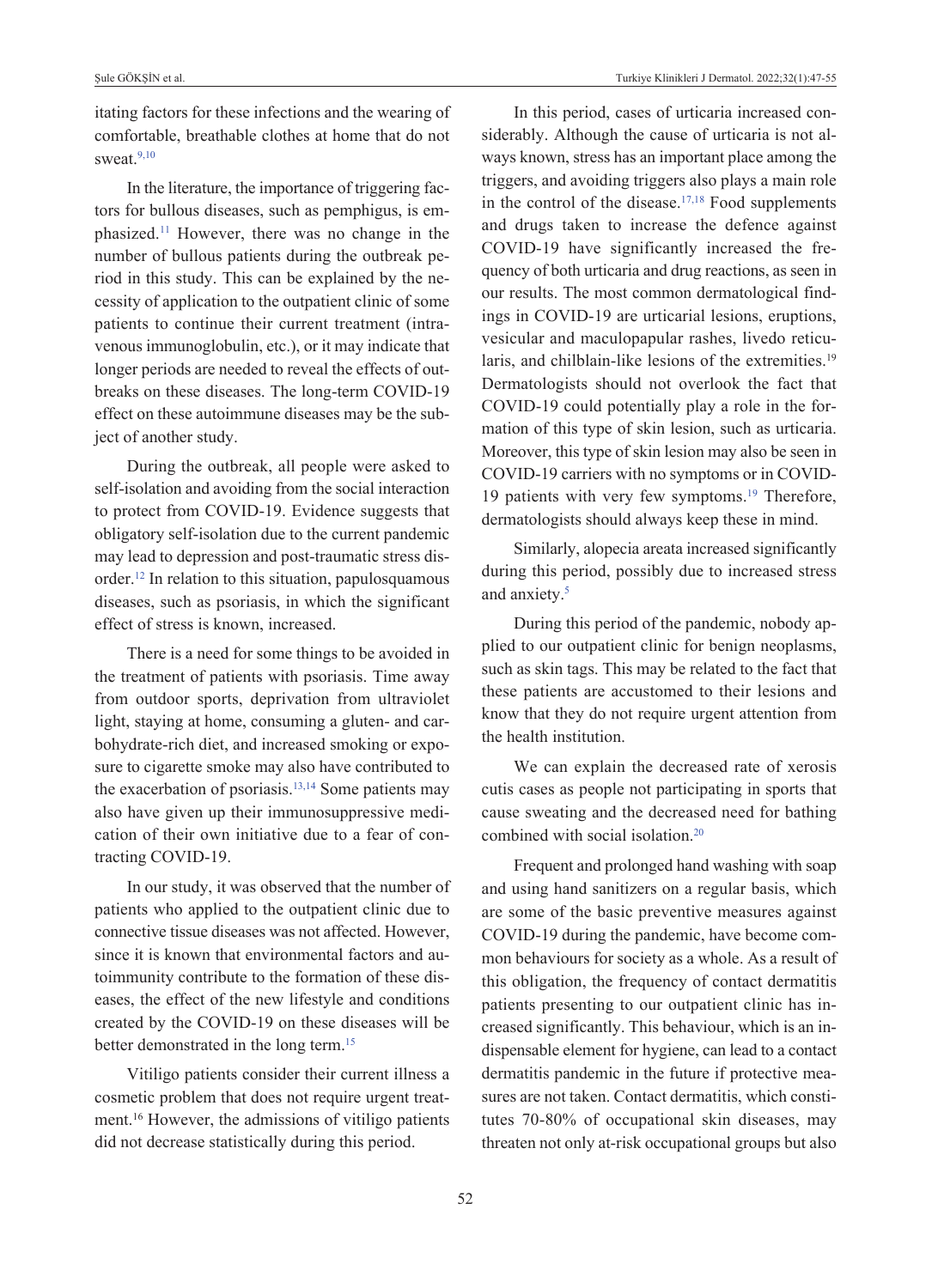the entire society.<sup>21</sup> Determining how other skin diseases are affected by this process is valuable for preventive medicine.

During this period, lifestyle changes, such as a closed home environment, staying away from the sun, and stress, may have caused exacerbation of atopic dermatitis, as expected, and these changing conditions may be the reason for the increase in the admission of this type of patients.<sup>22</sup> We consider that the increase in the number of our seborrheic dermatitis cases is also related to similar reasons.<sup>23,24</sup>

It seems that premalignant and malignant diseases of the skin, such as actinic keratosis, squamous cell carcinoma, and basal cell carcinoma, which especially affect the elderly population, were not affected during this period. However, these elderly patients may not have wanted to come to the hospital because of their high risk for COVID-19 and because their lesions have been present for a long time.

Many dermatological disorders have a psychosomatic or behavioural aspect. The skin and brain continually interact through psychoneuroimmunoendocrine mechanisms and through behaviours that can strongly affect the initiation of skin disorders.<sup>25</sup>

The possibility of a causal relationship between emotional stress, stressful life events and the course of many skin diseases has long been recognized. The relationship between psoriasis, alopecia areata, atopic dermatitis, urticaria and stressful events is well known. Stress and anxiety may be related to the new onset of psoriasis or worsening of psoriasis symptoms[.26](#page-8-0) Similarly, stressful life events may be one of the risk factors in the onset and course of alopecia areata[.5](#page-8-0) As stated before, urticaria, psoriasis, and alopecia areata increased significantly in our results in this period of the pandemic. Seborrheic dermatitis can also be exacerbated by stress. It also often occurs in patients with mood disorders.<sup>27</sup>

During the outbreak, public health programs encouraged people to maintain high levels of personal hygiene. However, intensified handwashing and disinfection resulted in increased irritant contact dermatitis by interrupting epidermal barrier functions.

Atopy, wet working and contact allergy may be important risk factors for the development of hand eczema. Identification of etiological factors and prevention or minimization of these factors are of great importance as they play a major role in treatment. During the COVID-19 outbreak, the number of people with hand eczema increased, and most of them were medical staff.

Behavioural practices can also impact skin microbial communities[.28,29](#page-8-0) In this period, infectious diseases of the skin were reduced due to a high compliance with hygiene rules.

Zeytun et al. reported that Demodex infestation decreased with an increasing number of daily face washes[.30](#page-8-0) Yazısız et al. reported that Demodex may play a role in the aetiopathogenesis of rosacea, acne vulgaris, blepharitis, and perioral dermatitis.<sup>31</sup> We can associate these data with the decrease in the number of rosacea cases in our outpatient clinic.

Some studies have primarily focused and investigated the effects of lifestyle change and daily behavior on dermatological diseases. However, the effects of dietary changes, decreased physical activity and increased stay at home during the outbreak on dermatological diseases still remain a research area<sup>32</sup>

Frankel et al. demonstrated that running and performing aerobic exercise could reduce the risk of psoriasis[.33](#page-8-0)

Lifestyle changes may improve psoriasis. Optimal ultraviolet radiation exposure with outdoor sports has been reported as an effective treatment for psoriatic plaques. Doing outdoor sports regularly makes the skin synthesize more vitamin D.<sup>13</sup>

The usage frequency and consumption rates of dietary supplements increased because of news. Social media platforms have popularized the use of dietary supplements in the treatment and prevention of COVID-19. This situation may have resulted in increased skin reactions similar to drug eruptions, as in our results.

Some researchers state that there is compelling evidence that diet may exacerbate acne. There are three major food classes consisting of carbohydrates,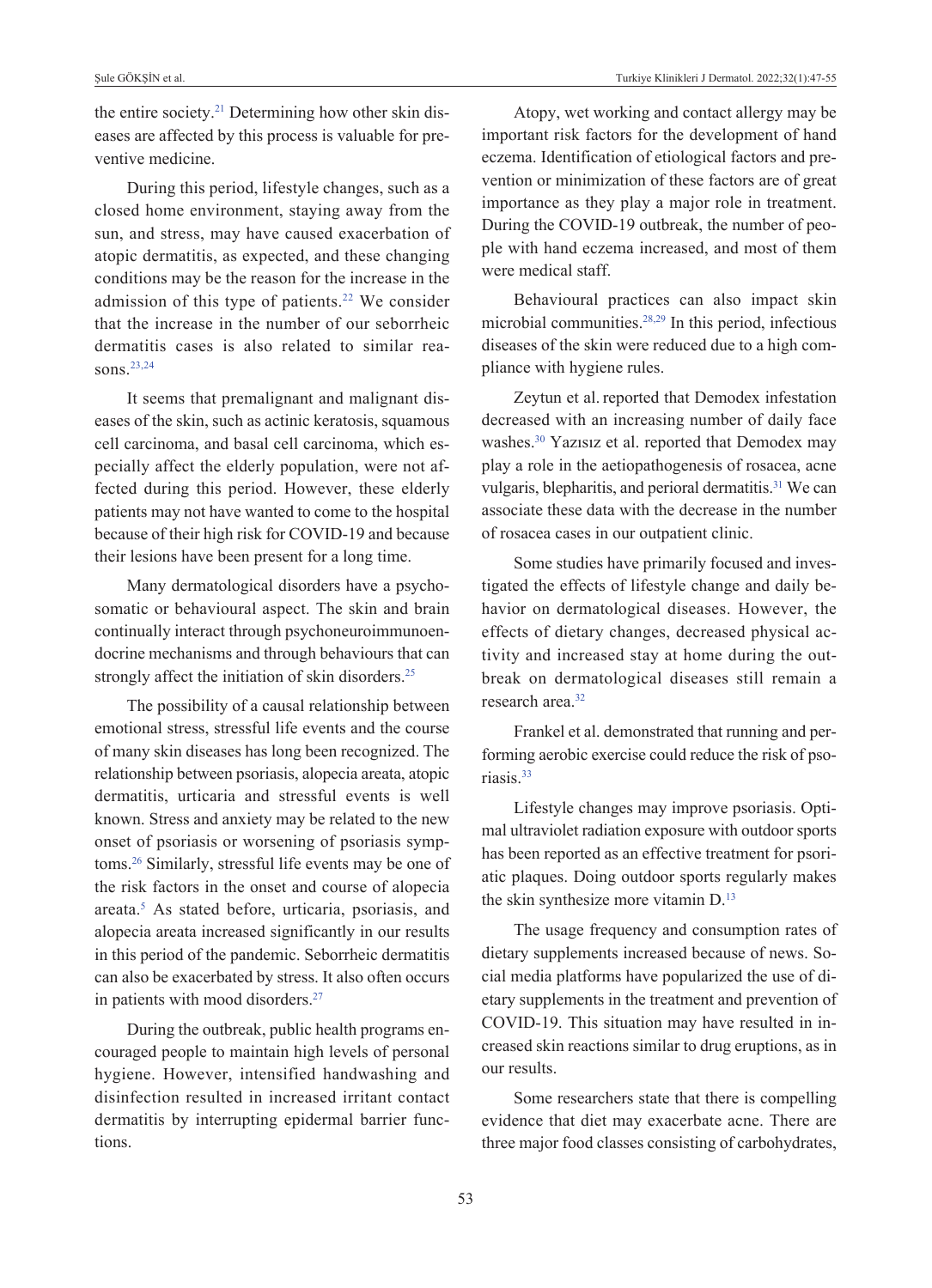milk and other dairy products, and saturated fats. In addition, smoking can aggravate acne.<sup>6</sup> Some studies have shown a possible curative effect of a gluten‐free diet on psoriasis.<sup>34</sup> During the stay-at-home period, consumption of handmade carbohydrates and a gluten-rich diet increased. Such a diet can be considered as another factor contributing to an increase in acne and psoriasis cases.

Smoking plays a major role in developing various inflammatory skin diseases, such as psoriasis, systemic lupus erythematosus, palmoplantar pustulosis, contact allergy and hidradenitis suppurativa.<sup>13</sup>

Relationship between hand dermatitis and smoking has been shown by numerous studies.<sup>35</sup>

Many dermatology patients increasingly used drugs during the outbreak to relieve their symptoms or treat their illness. While some patients ignore the important role of environmental factors in their disease development and prognosis, they are constantly trying new drugs to solve their dermatologic problems. Increased skin changes during the pandemic and various expert recommendations (such as using moisturizers) for prevention contributed to increased patient awareness due to increased health interest in the community due to COVID-19.

Therapeutic lifestyle changes are known to be as effective as pharmacotherapy in the treatment of dermatological diseases, but they are still not used enough.

As a result;

COVID-19 seriously caused panic, fear of death and anxiety in people at the beginning of the pandemic. This situation has dramatically changed people's lifestyles and daily behaviors.

This newly formed lifestyle has had an impact on the incidence of some dermatological diseases and the frequency of admission to the outpatient clinic.

In this period, urticaria, drug eruptions, dermatitis and eczema, psoriasis, alopecia areata significantly increased, while bacterial and fungal infections, xerosis cutis, rosacea significantly decreased in dermatology outpatient clinic admissions.

This novel experimental environment created by COVID-19 once again reminded to dermatologists how important therapeutic lifestyle changes are in the treatment of dermatological diseases.

## **CONCLUSION**

We consider that this study will contribute to providing much-needed evidence for the design of new interventions and treatment modalities and preventing dermatological comorbidities by helping to identify the effects of changing lifestyle and daily behaviours on dermatological diseases.

#### *Source of Finance*

*During this study, no financial or spiritual support was received neither from any pharmaceutical company that has a direct connection with the research subject, nor from a company that provides or produces medical instruments and materials which may negatively affect the evaluation process of this s tudy.* 

### *Conflict of Interest*

*No conflicts of interest between the authors and / or family members of the scientific and medical committee members or members of the potential conflicts of interest, counseling, expertise, working conditions, share holding and similar situations in any firm.* 

#### *Authorship Contributions*

*Idea/Concept: Şule Gökşin; Design: Şule Gökşin; Control/Supervision: Şeniz Duygulu; Data Collection and/or Processing: Işıl Göğem İmren; Analysis and/or Interpretation: Şule Gökşin; Literature Review: Işıl Göğem İmren, Hülya Cenk; Writing the Article: Şule Gökşin; Critical Review: Şeniz Duygulu, Nida Kaçar.*